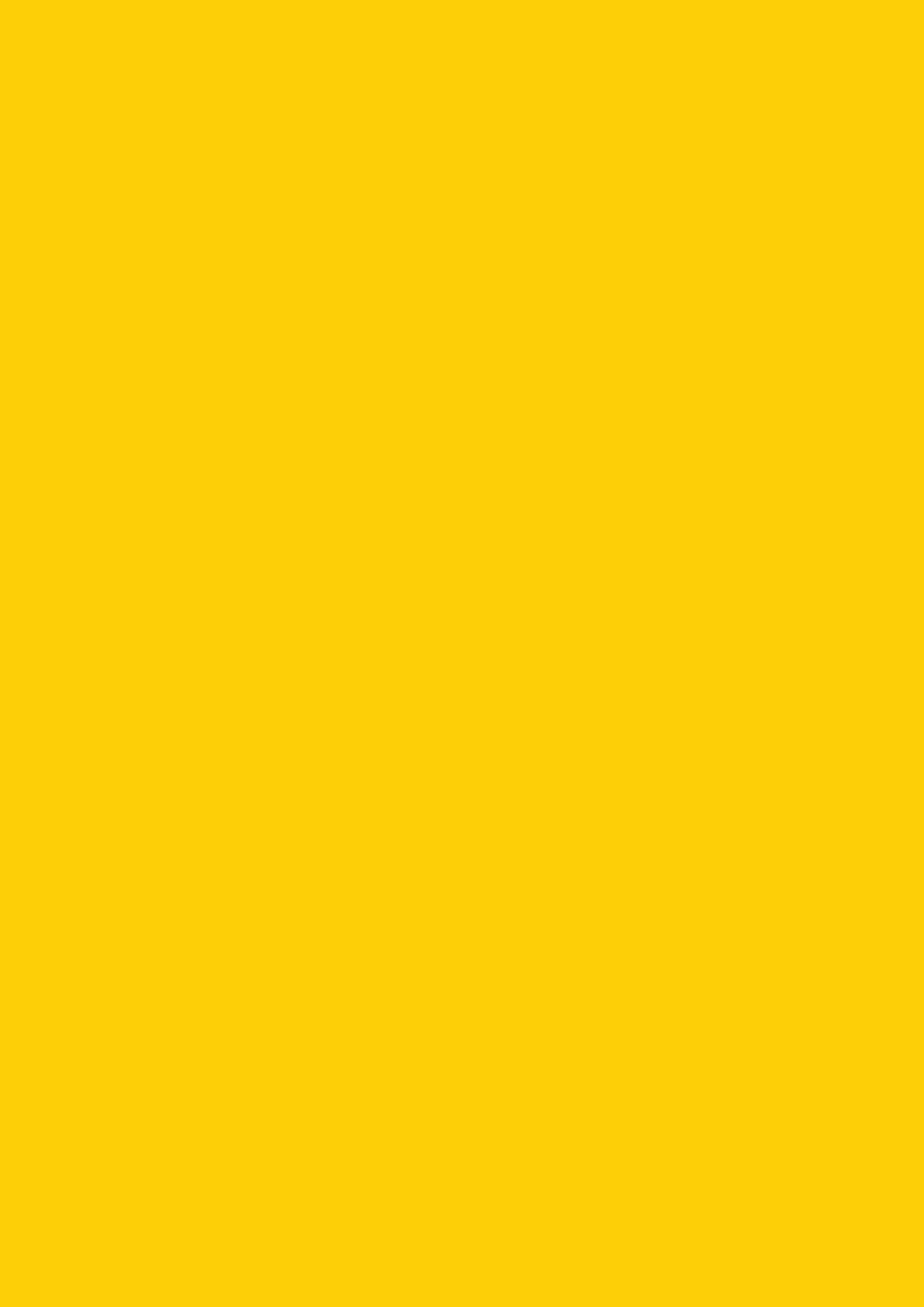# Executive summary

India's banking sector is a study in contrasts. The industry supports one of the fastest growing large economies in the world. Positive macroeconomic and technological trends are driving the growth of new opportunities in the sector. Yet the sector is grappling with a set of "new realities" that are testing its strength and resilience. Challenges like high stressed asset levels and fragmented industry structure are dragging down performance and threatening future growth.

Urgent attention is required to ensure that the sector can continue to be a key driver of Indian economy. Decisions made and actions taken by the various stakeholders over the next five years will determine if the sector is able to "master" the new realities—it could either follow the status quo path to likely contraction or implement a comprehensive change agenda required to take Indian banking to a brave new world. Recent steps announced by the government, like the ordinance to amend the Banking Regulation Act, 1949, have set the stage for taking this agenda forward.

#### Secular trends make Indian banking inherently attractive

Exhibit 1

Multiple macroeconomic, demographic, and technological developments make the Indian banking sector one of the most attractive opportunities globally. The broader Indian economic growth story continues unabated—GDP grew at 7 percent in 2016, and growth rate could increase to 7.7 percent by 2020 (Exhibit 1). Additional indicators like upward consumer mobility also point to a bright macroeconomic future.



## Key macro-economic indicators for India are trending up

However, even more significant is the pace of digital adoption in the country. India continues to outpace many major economies in growth of mobile usage. Recent government-backed initiatives like Aadhaar, DigiLocker, and IndiaStack are creating something unprecedented—publicly accessible, unified digital infrastructure through which customers can allow financial institutions to access their information. The development of this infrastructure presents extraordinary opportunities for Indian banking.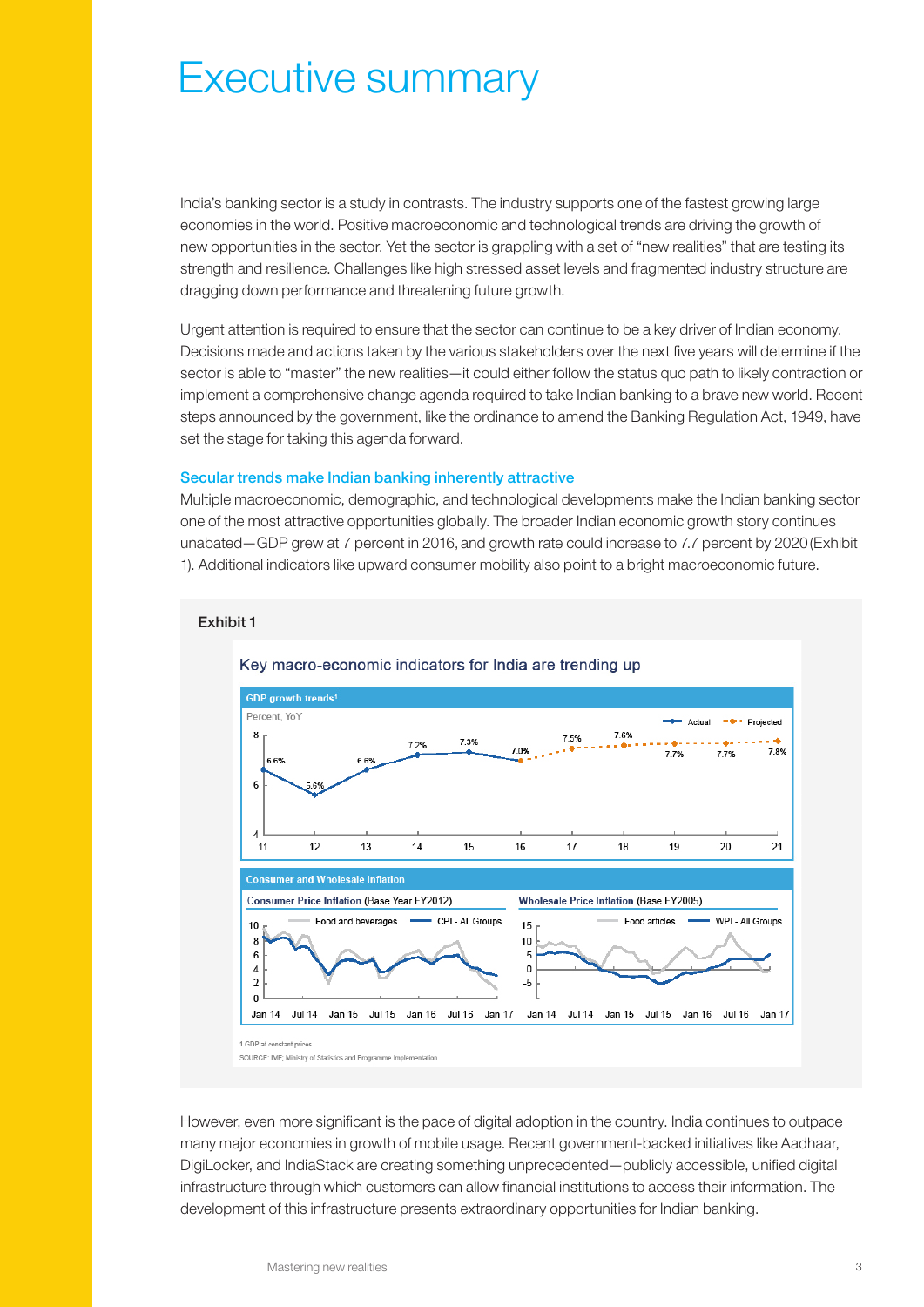#### Perfect Storm in banking in India; immediate interventions needed

Despite these positive trends, Indian banking is under stress. Inherent structural challenges are getting exposed as the industry has been subjected to multiple shocks over the last few years. Indian banking sector lags behind other countries on health, risk, and efficiency metrics. The key challenges are high fragmentation levels (Exhibit 2), limited differentiation among players, and the inherent restrictions of state ownership on the PSBs.



As a result, banking in India is in a "*Perfect Storm*" –

- At the macroeconomic level, despite one of the deepest continuous rate cuts since the financial crisis, credit growth has stagnated. Loan volume has shrunk by 0.1 percent<sup>,</sup> between March and December 2016, as Indian corporates deal with a large burden of distressed loans. Moreover, the 2016 demonetisation exercise brought massive levels of surplus liquidity into the system—this deposit surge, along with credit slowdown, has brought down the CD ratio of banks.
- The stressed asset burden continues to grow, with the distressed loan volume crossing INR 10 lakh crores in December 2016. The challenge is especially acute for the public-sector banks (PSBs), where stressed assets surpass their net worth. Current provision levels are inadequate, with a gap of nearly INR 600,000 crores between the level of stressed assets in the system and the provisions made. As these stressed assets continue to turn bad, the entire equity base of the banks could be at risk (Exhibit 3).

<sup>1</sup>Reserve Bank of India.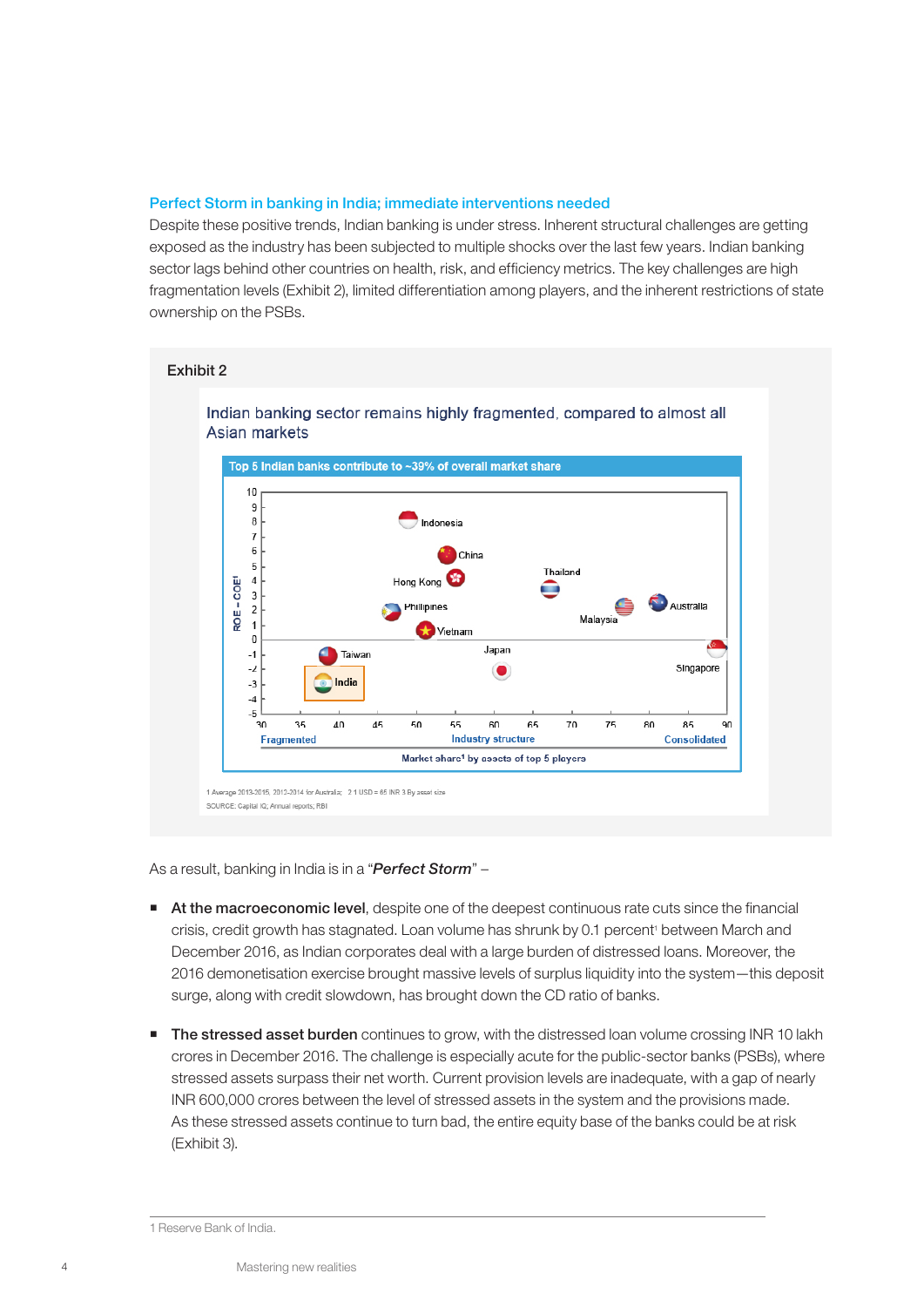

- **Dramatic technological shifts** are surfacing new opportunities and challenges for banking. Indian consumers are more digital than ever, with a dramatic fall in costs driving a surging growth in internet use. Consumers increasingly turn to digital channels to meet their financial needs, but this means that the traditional value chain is vulnerable to digital disruption.
- The changing regulatory posture is facilitating the emergence of a digital, inclusive, interoperable, and competitive financial services market. An overhauled banking license regime is encouraging the entry of new players, both domestic and foreign. Government interventions are enabling digital business models through the creation of hard, publicly accessible data assets. However, growing restrictions on corporate lending practices could have a chilling effect on wholesale loan growth.

As the "perfect storm" continues, the industry is becoming increasingly polarized. Private-sector banks outperform the state-owned ones and continue to capture an ever-greater share of the market, as the latter remain burdened by legacy and the constraints of public sector ownership.

#### If the status quo continues, the sector will be unable to support the Indian economy

With this perfect storm of changes, the Indian banking sector is now at a critical juncture in its evolution. Analyses of various possible scenarios over the next five years indicate that the time for business as usual in Indian banking is at an end. Exhibit 4 captures the three likely scenarios for the future of the sector.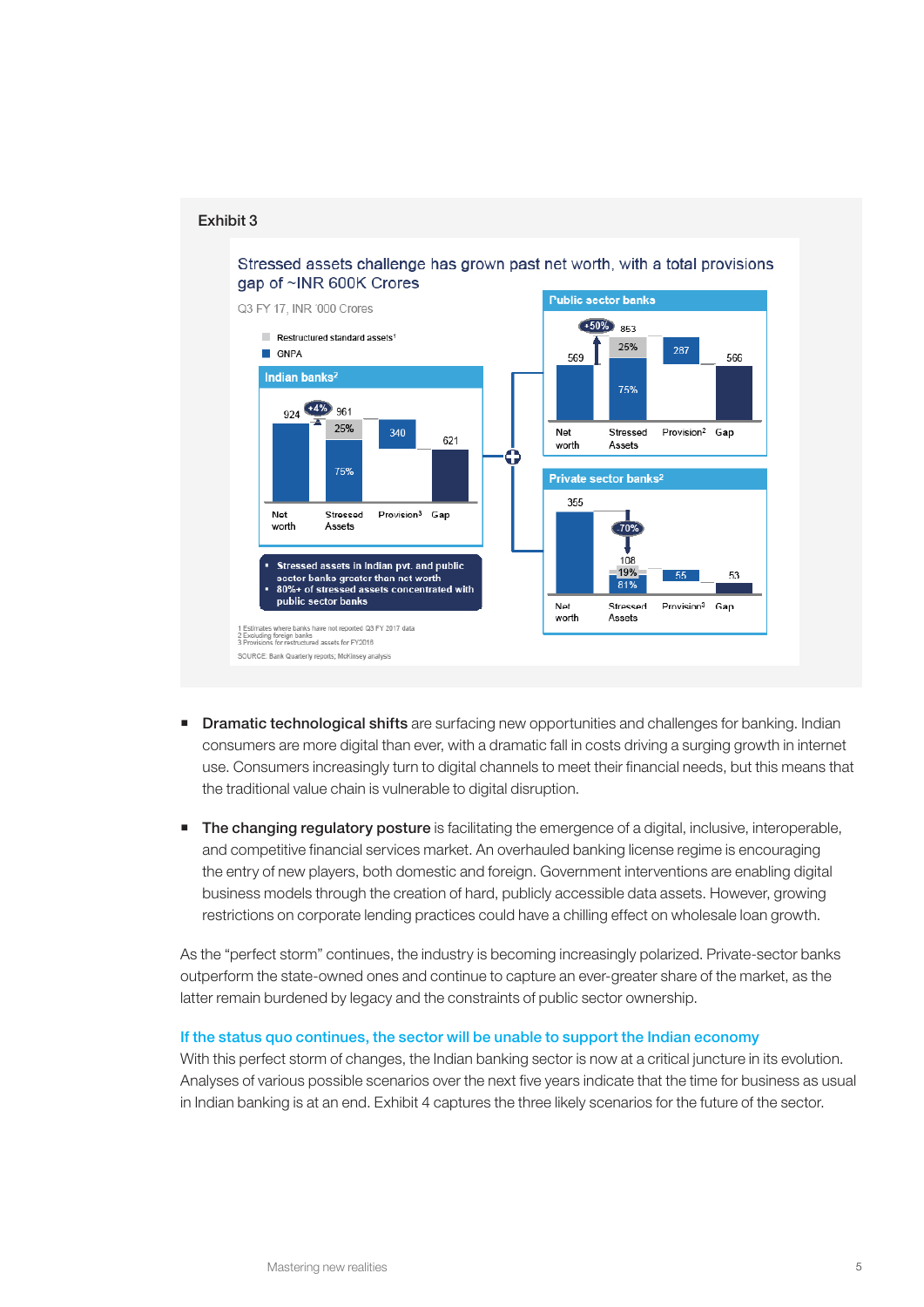



- **Scenario 1–Containment and contraction:** If the Indian banking sector continue to maintain the status quo, the crisis situation will continue, with falling growth in corporate loans, high non-performing assets (NPAs), and continued polarization of the sector. As a result, the sector is likely to contract and move further into the realm of unprofitability. Indian banking may then become unable to meet the financing needs of the growing economy.
- Scenario 2-Unsustainable expansion: A short-term fix is possible through external capital infusion to cover potential stressed assets losses and provisions. This may temporarily revive sector growth, but without making major structural changes, this growth would be unsustainable in the long run.
- **Scenario 3-Structural transformation:** Long-term change and value creation is possible but only with sector-wide reforms and a complete reinvention of traditional business models. This report explores in detail the changes needed to make this possible.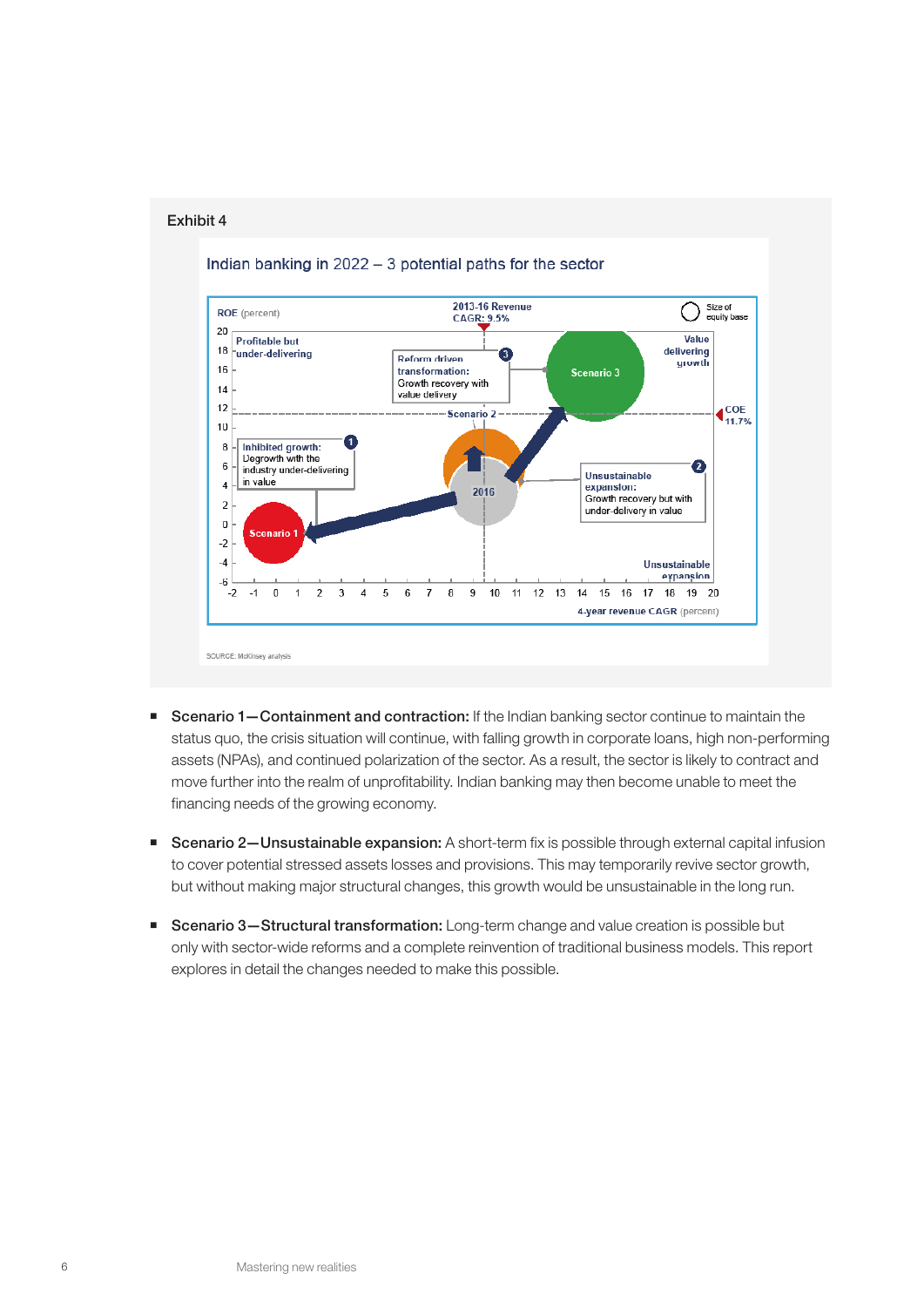#### Breaking the shackles—a blueprint to transform the sector

A comprehensive reinvention of the Indian banking industry is possible only with both structural changes in the sector as well as individual bank-level transformation and innovation. The report proposes a threepoint blueprint of change covering actions both at the industry and individual bank level (Exhibit 5):

#### Exhibit 5 Blueprint to transform the Indian banking sector **Transformation Agenda Innovation Agenda** • Transform business models - Capture value from the emerging across core segments ecosystems Corporate, SME and Mass Market • Leverage data and **- Build scalable IT platforms** analytics to drive HOTW to move closer to being decision making digitally native · Build an agile \* Achieve greater transparency organization 3 Point through enterprise-wide operating in cross-**Agenda for** functional risk management Indian squads **Banking Structural Reforms agenda** - Adopt systemic measures to drive resolution of the stressed assets load in the system - Dramatically overhaul industry structure in banking . Develop a robust capital market to meet corporate funding needs

- Structural reforms agenda for the industry to address the major challenges affecting banks across the country.
	- Develop a systemic solution to the stressed-asset challenge by leveraging partnerships with private asset management companies (AMC) and private capital and expertise to maximize value for the banks.
	- Drive a dramatic structural overhaul of Indian banking through multiple measures, from consolidating select PSBs, to leveraging public-private partnerships to strengthen capabilities, to exploring the opportunity to bring in private capital in state-owned banks.
	- Strengthen the Indian capital markets to meet corporate funding needs through bonds and securitization opportunities.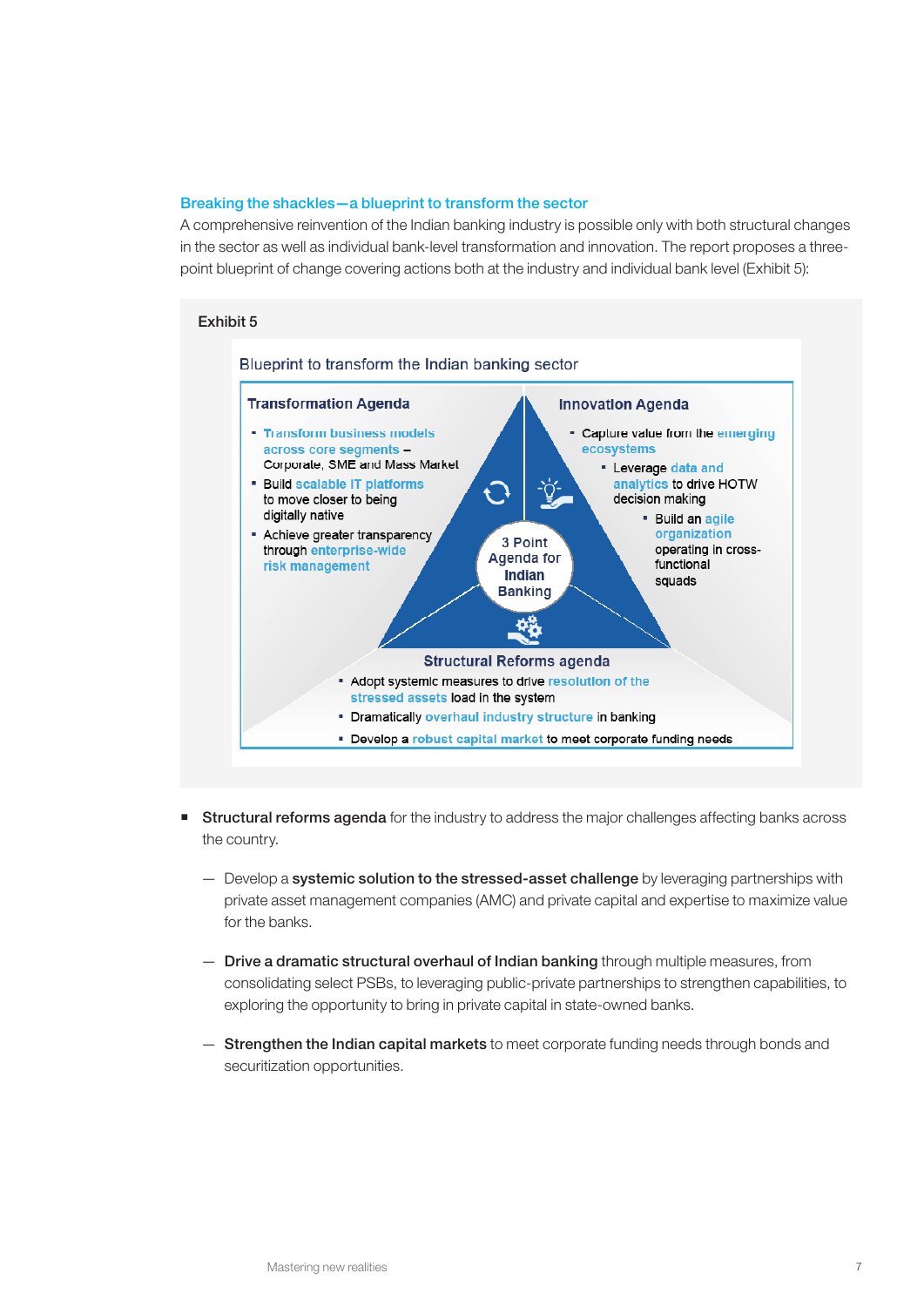- **Transformation agenda** for the banks to drive efficiency and profitable growth
	- Transform existing business models to address the core business segments—from corporate banking to MSME to mass market, to become more efficient in credit assessment and service delivery.
	- Drive digitization to dramatically drive down costs, by building scalable IT platforms that seamlessly integrate the front- and back-end applications with external data ecosystems.
	- Create a bedrock of robust enterprise risk management and greater transparency, through a quantitative perspective on risk health assessment.
- **Innovation agenda** to disrupt and expand into new opportunity areas, as well as tap into the emerging channels to reach and service the customers.
	- Capture value from the emerging ecosystems, where banks can expand beyond their traditional domains and take over the ecosystems orchestrator role in the coming integrated network economy.
	- **Embed advanced analytics capabilities**, to drive greater business value, efficiency, and enhanced customer service delivery through "hands off the wheel" decision making. This will require banks to build distinctive analytics capabilities in technology, people, and to deploy these assets in high-priority use cases.
	- $-$  Shift to an agile organization structure, moving away from the traditional silo-ed and vertically segregated structures and operationalizing agile cross-functional squads.

Solving the critical and complex challenges facing the Indian banking sector will require concerted action from all stakeholders. Only a truly transformative execution supported by structural reforms can enable Indian banking master the new realities.

This report is structured as a three-volume series on the transformation blueprint for the Indian banking sector, as follows:

- Volume 1 covers an evaluation of the current state of the sector, the future outlook, and the structural reforms agenda.
- Volume 2 details the transformation agenda for Indian banks, across core businesses and functions.
- Volume 3 outlines the innovation agenda for Indian banks, to build and leverage new capabilities.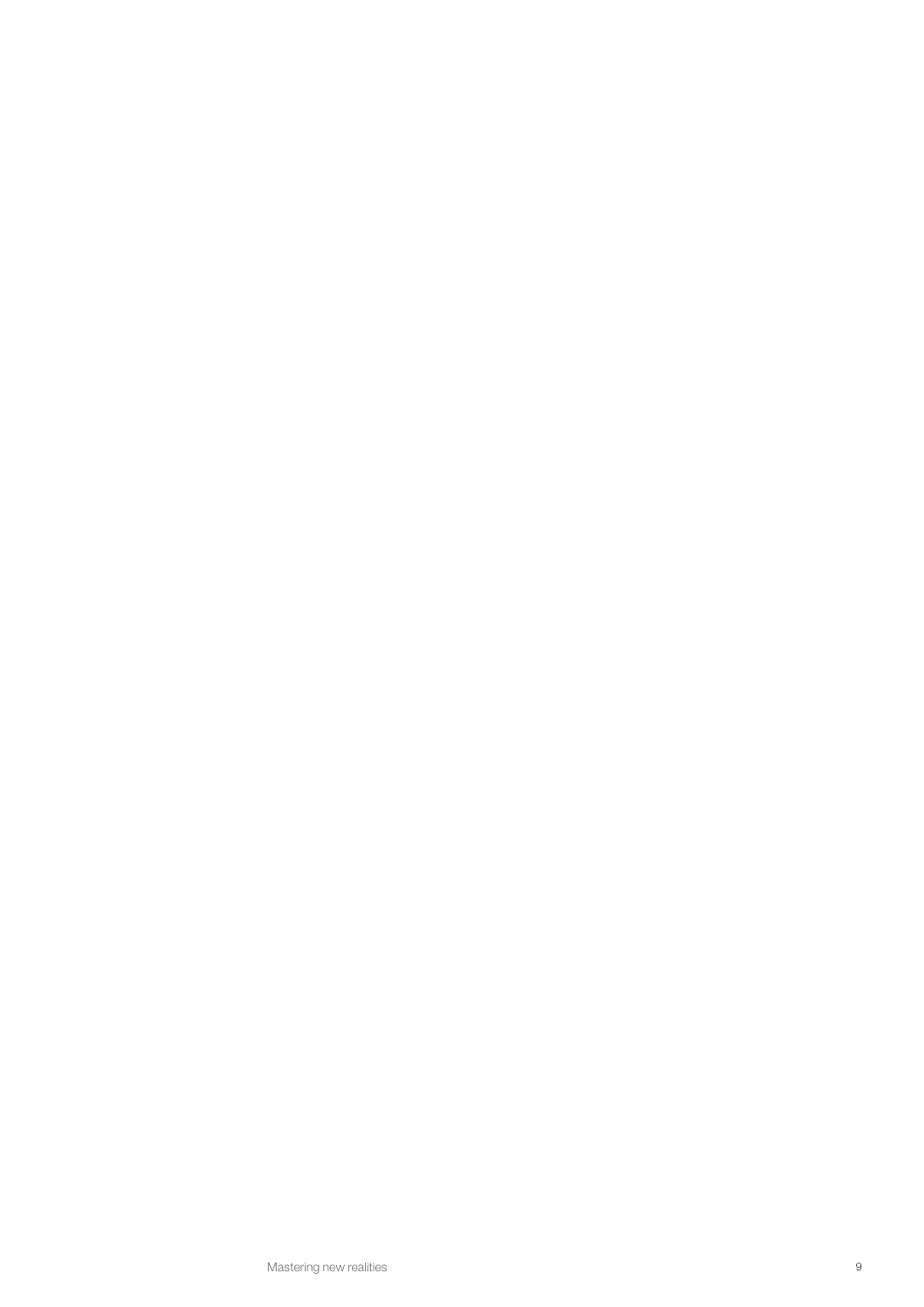## Authors

Gaurab Arka Chaudhuri Associate, Mumbai gaurab\_arka\_chaudhuri@mckinsey.com

Joydeep Sengupta Senior Partner, Singapore joydeep\_sengupta@mckinsey.com

# Aditya Sharma

Associate Partner, Mumbai aditya\_sharma@mckinsey.com

# Renny Thomas

Senior Partner, Mumbai renny\_thomas@mckinsey.com

The authors would like to acknowledge the contributions of our colleagues Sanchit Suneja and Munika Garg to the creation of this report.

We would also like to thank our colleagues Eugenia Chen, Mark Staples, Anamika Mukharji, Noorain Nadim, Punita Singh, Natasha Wig, Cuckoo Paul, and the Visual Aids teams in our Malaysia and India offices for their support.